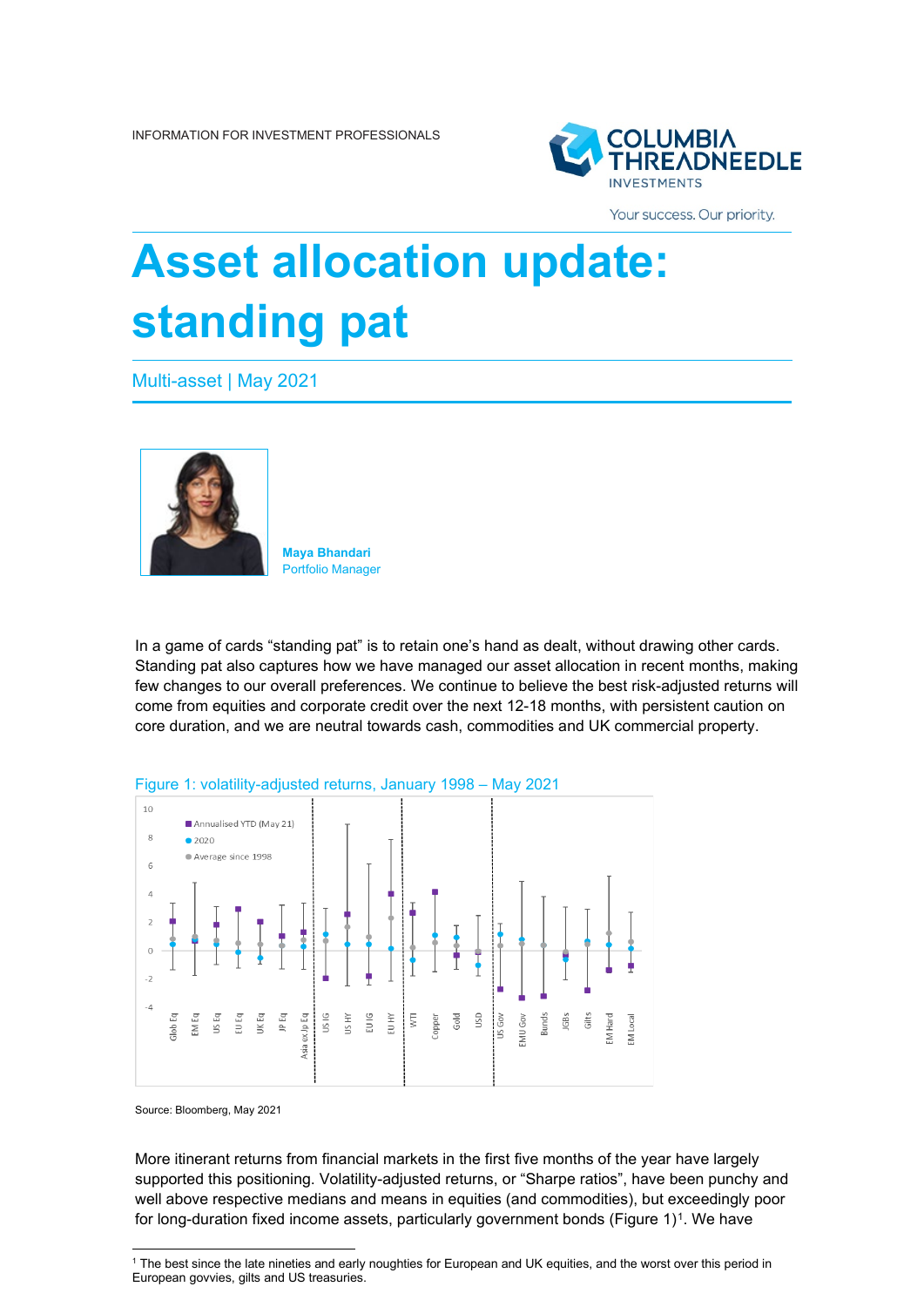discussed *ad nauseum* why we judge developed market government bonds to be a remarkably poor source of return diversification – and with yields still historically low, locking in similarly low prospective returns, and growing fiscal profligacy, we take duration exposure sparingly across asset allocation funds.

Our allocations "under the bonnet" of broad asset class categories have been less fruitful, in two chief areas. First, in pointing our cyclical equity exposure towards Asian EM and Japan, which have lagged notably behind the UK and Europe; and second, in continuing to favour equally high-yield and high-grade corporate bonds, where returns have differed wildly. Let's take a look at each in turn.

## **Kicking the tyres on equity regions**

Underwhelming performance from Japan and emerging Asia has been surprising given the heightened sensitivity of earnings to global industrial production and exposure to cyclicals. For instance, "betas" of earnings to global industrial production in both regions are twice what they are in Europe and the UK<sup>[2](#page-1-0)</sup>, helped by the more cyclical composition of Asian markets compared with the rest of the world. In each case, however, softer participation in cyclical rallies is explained by idiosyncratic factors – a combination of fresh waves of Covid-19, unhelpful domestic flows (underpinned by typical seasonal caution from Japanese equity analysts), and concerns of sharp policy tightening from Chinese policymakers in the second half of 2020.

While the latter would almost certainly be widely disruptive for risk assets, our expectations are for only a metered tightening: the authorities learned their lesson from previous over-tightening in 2017 and 2018, and our Asian equity colleagues welcome the improved quality of Chinese growth and earnings as a result of recent measures. With strong, above-consensus earnings expected both this year and next – Asia and Japan are expected to comfortably deliver doubledigit compounded earnings growth between 2020 and 2022 that is several turns greater than Europe or the UK – and at a globally competitive price, we have maintained exposures in weaker markets (Figure 2).

We also stay constructive on US equities, where strength in the first quarter earnings season has been fairly astonishing. Earnings for S&P 500 companies have grown by 50% year-on-year, more than twice the (elevated) expected 24%; unusually, analysts have been marking up forecasts as the quarter progressed. As in the last quarter, the market has used this reporting season as an opportunity to post modest total return gains and to also derate. S&P 500 revenues are 10% higher compared with a year ago, against expectations of 6%, and our US equity colleagues point to upside risks to both revenues and earnings growth for the year as a whole.

<span id="page-1-0"></span> $27$  to 8 times in Asian EM and Japan compares with 3 to 4 for Europe and the UK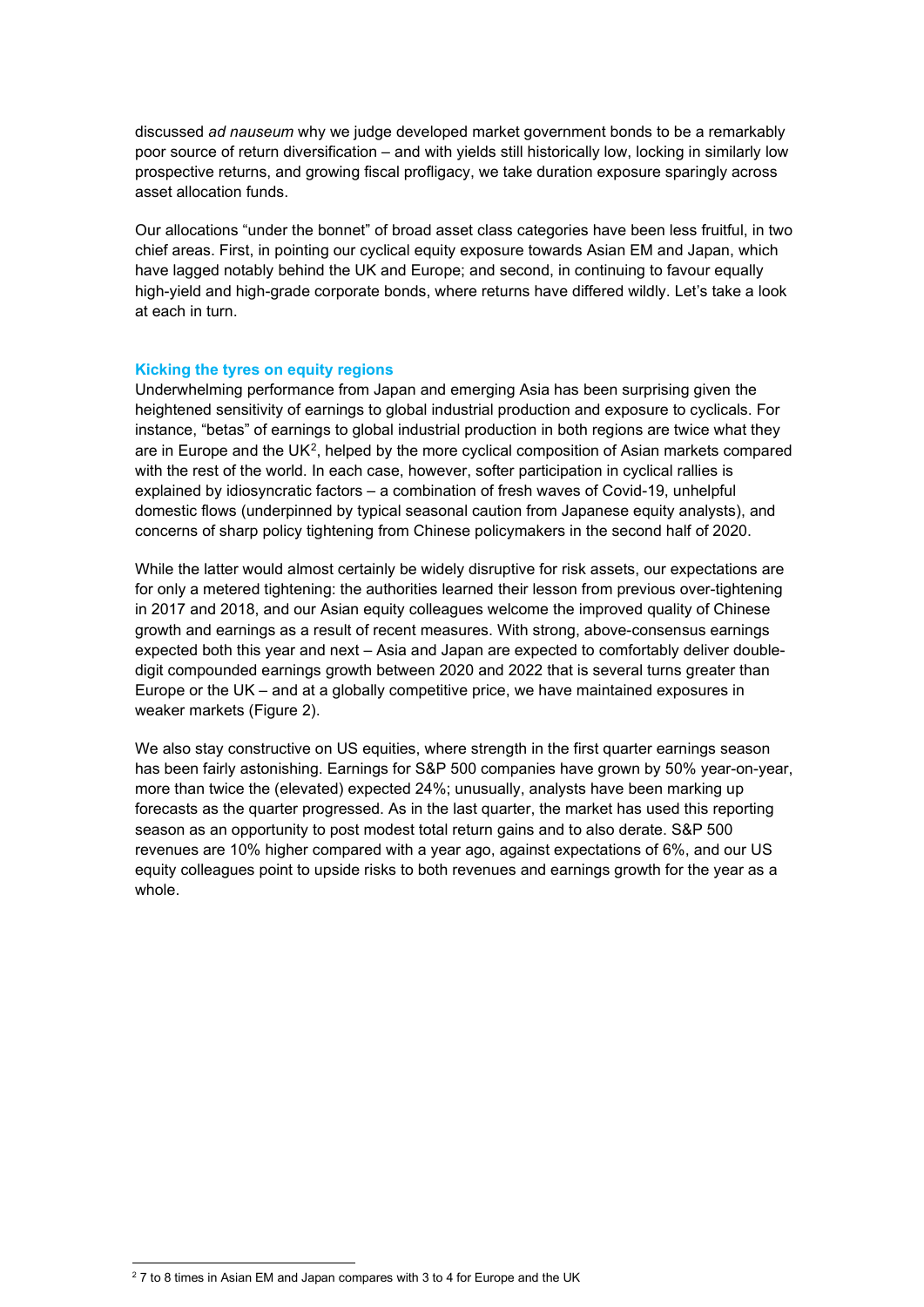



Source: Citi research, Worldscope, MSCI, Factset, 24 May 2021. Red marks our favoured regions. Note: the above data are compiled based on companies in the MSCI AC World Index. The market capitalisation for regions, markets and sectors are free-float adjusted. P/E, EPS Growth, P/B, Dividend Yield and ROE are aggregated from Factset consensus

#### **Drilling deeper into grades of credit**

Total returns from high yield and high grade corporate bonds have also diverged meaningfully this year. To a degree this is driven by duration, which has fared poorly and impacts longermaturity high grade much more than shorter-duration high yield. But it is also explained by differing underlying trends in risk. If one scales exposures across markets for the same level 12 month volatility (of, for example, the S&P 500), then high grade bonds have generated the best risk-adjusted returns by some distance – above both equities and high yield bonds (Figure 3).



### Figure 3: Total returns, scaled by trailing 12-month volatility, 2002-2021

Source: Bloomberg, 24 May 2021. To create 'same risk' time series, scale exposures across markets so that each asset class volatility = 12-month SPX vol. Repeat next month, etc